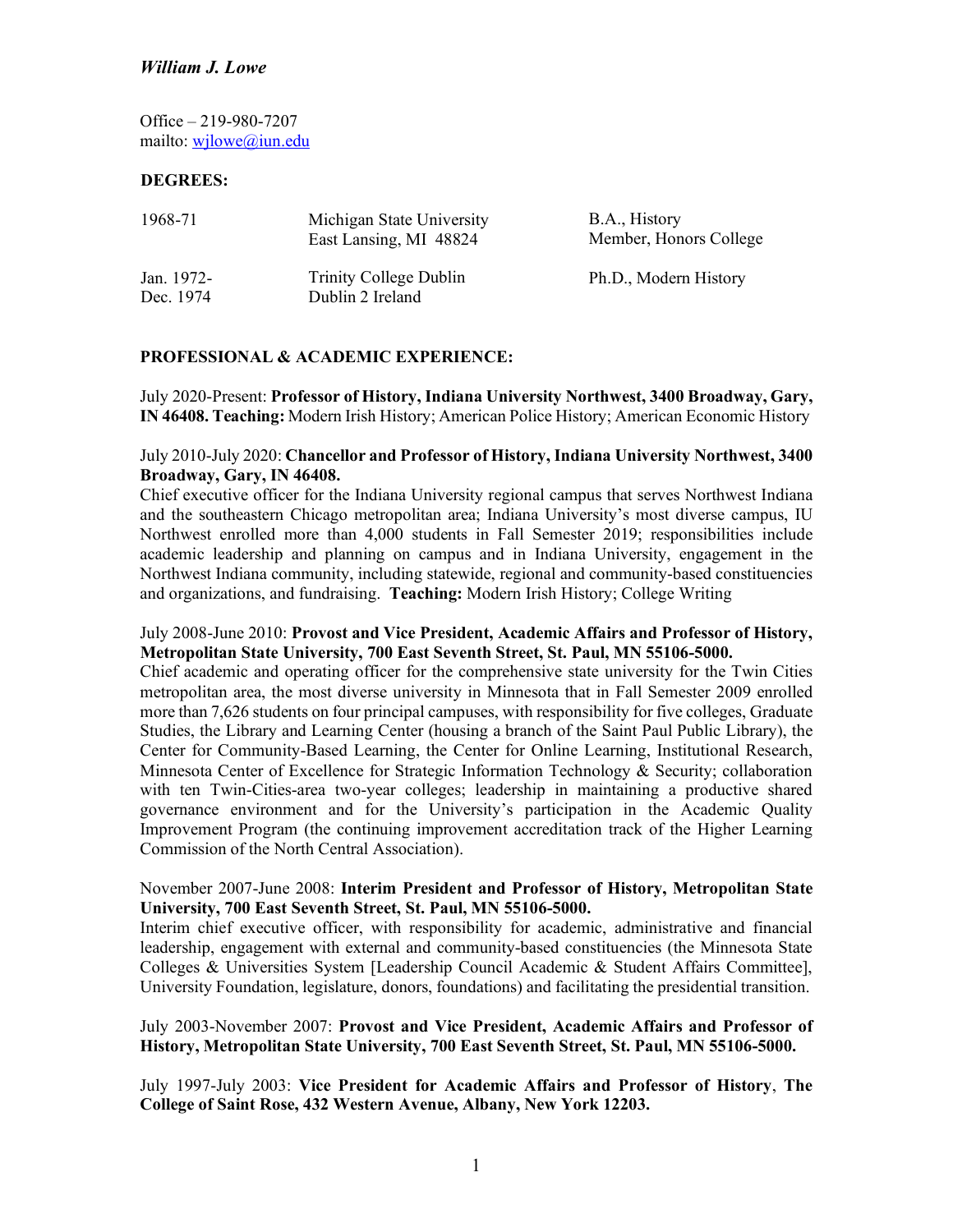Institutional Research, Library and Registrar. Chief academic officer for an independent, comprehensive college of more than 4,600 students (2,925 full- and part-time undergraduate; 1,700 graduate), with responsibility for four schools, Academic Advisement, Educational Technology Services, Graduate and Continuing Education,

## August 1991-June 1997: **Dean, College of Liberal Arts and Professor of History, University of Detroit Mercy, 4001 West McNichols Road, Detroit, MI 48221-3038.**

 Academic, administrative and fiscal leadership within a consolidated university for College of 100 responsibility for the University Core Curriculum and provision of University academic support faculty and staff, 1,400 full- and part-time undergraduate and graduate students; principal services. **Teaching:** Modern Irish History

### November 1984-June 1991: **Dean of Graduate Studies and Professor of History, Chicago State University, Ninety-Fifth Street at King Drive, Chicago, Illinois 60628.**

 development and review, faculty affairs, grant-writing and state system/government relations. Academic and administrative leadership for a graduate program of more than 2,000 students; chairing Graduate Faculty and Graduate Council; assisting Provost with curriculum, program

- **Fulbright Scholar**, April-June 1990: Dept. of Modern History, Trinity College, Dublin.
- program "Extending the Great Conversation: Mesopotamia, Egypt, Ancient Greece and the Chicago Public Schools teachers in collaboration with Chicago State University, The University of Chicago and Northeastern Illinois University). • **Project Director**, 1989-1991: National Endowment for the Humanities-funded seminar Origins of the Western Tradition" (Sponsored by Chicago Academic Alliance (chair) for

## September 1979-November 1984: **Director, Continuing and Graduate Education, State University of New York College at Cortland, Cortland, New York 13045.**

 Academic and administrative leadership for graduate study; Summer Session programming; development of partnerships with local business and industry; development and supervision of offcampus graduate centers; adult learner programming. **Teaching:** Modern Irish History; English Composition.

## July 1977-August 1979: **Assistant Director, Alternative and Continuing Education, Lake Erie College, Painesville, Ohio 44077.**

 Program development and implementation; supervision of extension centers, Weekend College and Summer Session, prior learning assessment.

 July 1977-August 1979: **Assistant Professor of History, Lake Erie College.**  Teaching courses in Modern British history, Urban Society and Modern Irish history, liberal arts advisor.

 August 1976-May 1977: **Assistant Director of Admissions, Lake Erie College.**  Supervision of an extension of the business administration program in Columbus, Ohio.

## **AWARDS:**

 Phi Delta Kappa, Educator of the Year, Chicago 1991 Proclamation, William J. Lowe Day in the City of Saint Paul, MN, 26 June 2008 The President's Medal for Excellence, Indiana University, 3 August 2020 Fulbright Scholar, 1990: Department of Modern History, Trinity College, Dublin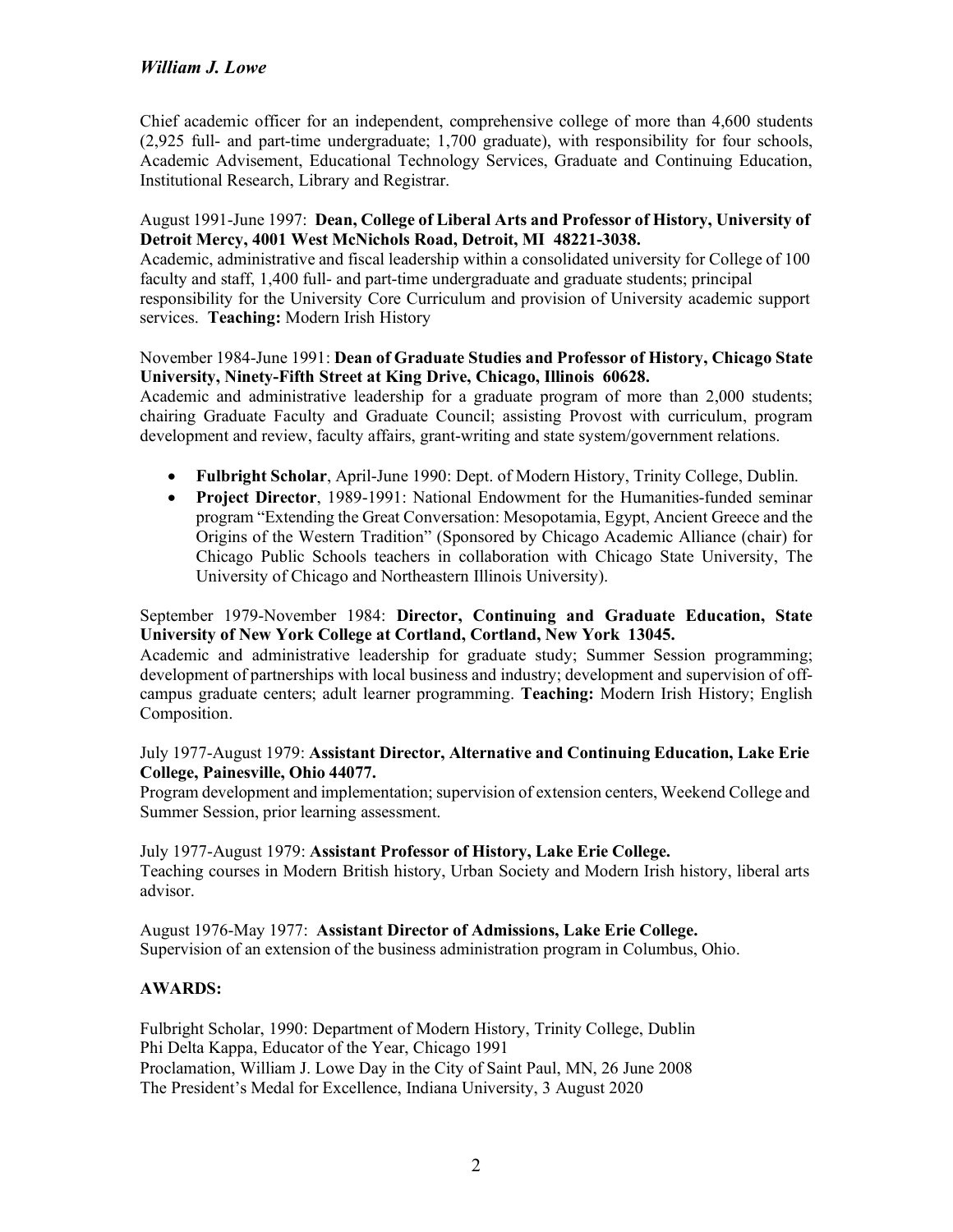#### **PUBLICATIONS:**

 Lowe, W.J., "Irish Constabulary Officers, 1837–1922: Profile of a Professional Elite" in *Irish Economic and Social History*, xxxii (2005) pp. 19-46.

 Lowe, W.J., "Who were the Black & Tans?" in *History Ireland*, vol. 12, no. 3 (Autumn 2004), pp. 47-51.

 Lowe, W.J., "The War Against the R.I.C., 1919-21" in *Éire-Ireland*, xxxvii, 3-4 (Fall/Winter 2002) pp. 79-117.

 Lowe, W.J., "The Constabulary Agitation of 1882" in *Irish Historical Studies*, vol. xxxi, no.121 (May 1998), pp. 37-59.

 Lowe, W.J., "The Irish Constabulary in the Great Famine" in *History Ireland*, vol. 5, no. 4 (Winter 1997), pp. 32-37. Reprinted in John Gibney (ed.), *The Great Famine* (Yorkshire, 2018), pp. 29-36.

 Lowe, W.J., "Policing Famine Ireland" in *Éire-Ireland*, xxix, 4 (Winter 1994), pp. 47-67. Reprinted  *from Pre-Independence Ireland* (Dublin, 2003), pp. 156-74. in Ian O'Donnell & Finbarr McAuley (ed.), *Criminal Justice History: Themes and Controversies* 

 Lowe, W.J., & Malcolm, E.L., "The Domestication of the Royal Irish Constabulary, 1837-1922", in *Irish Economic and Social History*, xix (1992), pp. 27-48.

 Lowe, W.J., *The Irish in Mid-Victorian Lancashire: The Shaping of a Working-Class Community*  (New York & Bern, 1989).

 Lowe, W.J., "The Men in the Middle: A Social and Occupational Profile of English and Irish Policemen in 1848" in *The Consortium on Revolutionary Europe: Proceedings*, 1989, vol. 1 (Athens, GA, 1990), pp. 290-302.

 Lowe, W.J., "Irish Confederates and Fenians: Radical mobilization among the Irish in Britain, 1848-71" in *The Consortium on Revolutionary Europe: Proceedings*, 1984 (Athens, GA, 1986), pp. 434-41.

 Lowe, W.J., "The Chartists and the Irish Confederates: Lancashire, 1848" in *Irish Historical Studies*, xxiv, no.94 (November 1984) pp. 172-96.

 Lowe, W.J., "The Lancashire Constabulary, 1845-70: The social and occupational function of a  Victorian police force" in *Criminal Justice History*, iv (1983), pp. 41-62.

 Lowe, W.J., "Lancashire Fenianism, 1864-71" in *Transactions of the Historic Society of Lancashire and Cheshire*, cxxvi (1977), pp. 156-85.

Haslett, J. & Lowe, W.J., "Household structure and overcrowding among the Lancashire Irish

 during the mid-nineteenth century" in *Histoire Sociale-Social History* (Canada), ix, no.19 (May 1977), pp. 45-58.

Lowe, W.J., "Social agencies among the Irish in Lancashire during the mid-Nineteenth Century"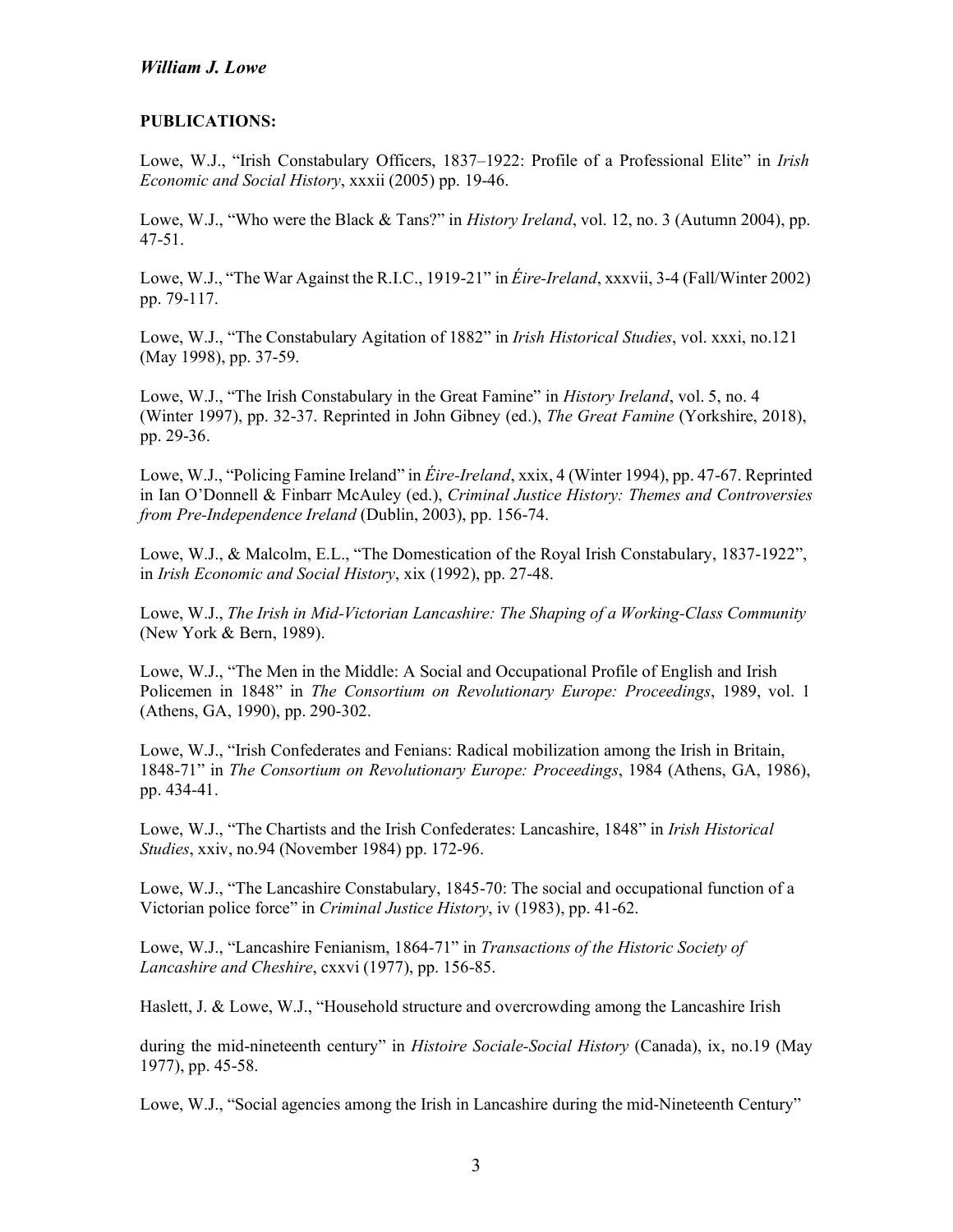in *Saothar: Journal of the Irish Labour History Society*, iii (1977), pp. 15-20.

 Lowe, W.J., "The Lancashire Irish and the Catholic Church, 1846-71: The social dimension" in *Irish Historical Studies*, xx, no.78 (Sept. 1976), pp. 129-55.

 Lowe, W.J., "Landlord and tenant on the estate of Trinity College, Dublin, 1850-1903" in  *Hermathena: A Dublin University Review*, cxx, (Summer 1976), pp. 5-24.

#### **PAPERS PRESENTED:**

 "Policing Revolutionary Ireland: Comment" (Read by David Leeson), North American Conference on British Studies, Denver, CO, November 2011.

 "Irish Police Careers and Historical Anomalies, 1837-1922: The Case of the Black and Tans", presented to the Irish Genealogical Society International, Minnesota Genealogical Center, August 2005.

 "Irish Constabulary Officers, 1837-1922: Profile of a Professional Elite", presented at the American Conference for Irish Studies annual meeting, University of Liverpool, UK, July 2004

 Elite?" presented at the American Conference for Irish Studies annual meeting, Fordham "Royal Irish Constabulary Officers, 1879-1922: Respectable Professionals or Establishment University, June 2001.

 "The War Against the R.I.C., 1919-21" presented at the American Conference for Irish Studies annual meeting, University at Limerick, Ireland, June 2000.

 "The RIC Agitation of 1882" presented at the American Conference for Irish Studies annual meeting, Southern Illinois University, April 1996.

 "The Old RIC in the New Free State: Disbandment and After" presented at the American Conference for Irish Studies annual meeting, Queen's University, Belfast, June 1995.

 "Policing Famine Ireland" presented at the American Conference for Irish Studies annual meeting, Villanova University, April 1993.

"The Occupational and Social Profile of the Irish Constabulary, 1837-1922" presented at the American Conference for Irish Studies annual meeting, University of Wisconsin-Madison, April 1991.

 The O'Donnell Lecture: "'Employment of a very desirable and much-needed character': The Irish Constabulary, 1837-1922", May 1990, Trinity College, Dublin.

 Chicago Public Schools Central High School District, January 1988 & March 1989. "Improving Historical Understanding: The Case of Modern Ireland", workshop presented for

 1848" presented at the Nineteenth Consortium on Revolutionary Europe, February 1989, "The Men in the Middle: A Social and Occupational Profile of English and Irish Policemen in Charleston, South Carolina.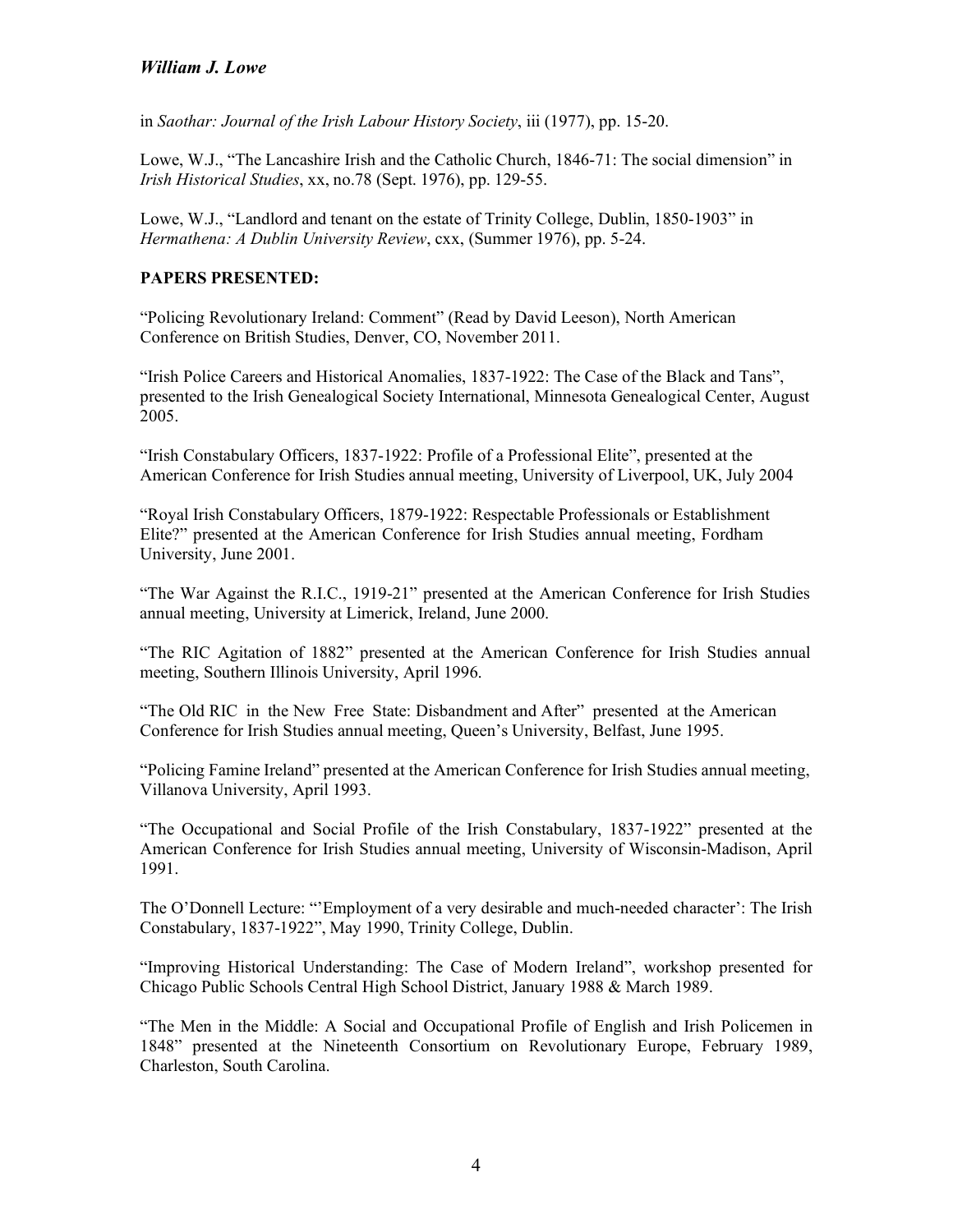Panelist, "Post-Famine Politics and Economy", 23<sup>rd</sup> Annual Meeting of the American Committee for Irish Studies, April 1985, Tacoma, Washington.

 Irish Confederates and Fenians: Radical mobilization among the Irish in Britain, 1848-71" presented at the Fourteenth Consortium on Revolutionary Europe, Duke University, February 1984.

 "The Chartists and the Irish Confederates: Lancashire, 1848" presented as part of panel on Working-class Radicalism and the Irish: England, 1815-48, American Historical Association Annual Meeting, December 1982, Washington, D.C.

 Wilson Center for Scholars, Smithsonian Institution, Washington, D.C., June 1981. Colloquium panelist on "Ireland under Peel and Grant, 1812-21" by Stanley H. Palmer, Woodrow

"Irish community life in Lancashire during the mid-nineteenth century" presented at the  $17<sup>th</sup>$  Annual Meeting of the American Committee for Irish Studies, April 1979, James Madison University, Harrisonburg, Va.

 "The Lancashire Constabulary, 1845-70: The social and occupational function of a Victorian police force" presented at the Great Lakes History Conference, April 1978, Grand Rapids, Michigan.

"The Irish and Nationalism during the 1860s" presented at Boston College, February 1977.

 History Society, June 1975, University College, Dublin, Ireland. "The Irish in Lancashire: Aspects of working-class social history" presented to the Irish Labour

 April 1975, University College, Dublin, Ireland. "The Lancashire Irish and the catholic church, 1846-71" presented to the Irish Historical Society,

#### **MEMBERSHIPS:**

 *Phi Alpha Theta* (National History Honor Society)  *Beta Gamma Sigma* (International Honor Society-Business) NAACP (Life Member) American Association of State Colleges and Universities American Conference for Irish Studies Irish Historical Society The Urban League Economic and Social History Society of Ireland Irish American Cultural Institute

### **PROFESSIONAL AFFILIATIONS & ACTIVITIES:**

 Purposes, 2011-17 Member, American Association of State Colleges & Universities, Committee on Policies &

 Member, Executive Steering Committee (2015-17) and faculty member (2015-), American Association of State Colleges & Universities, Millennium Leadership Institute

Member, Board of Directors (Chair, 2014-15), Indiana Campus Compact, 2010-16